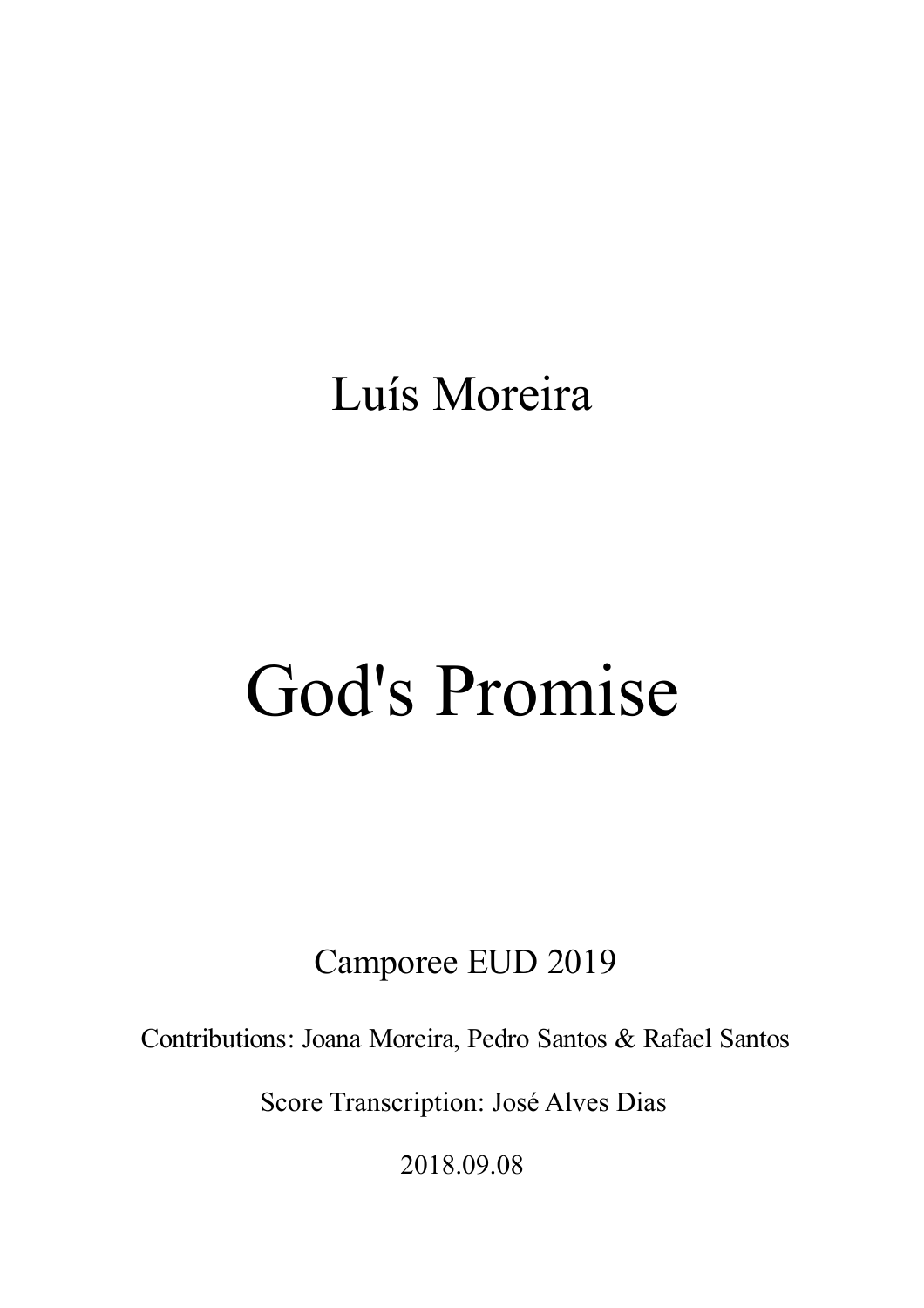## God's Promise

Camporee EUD 2019